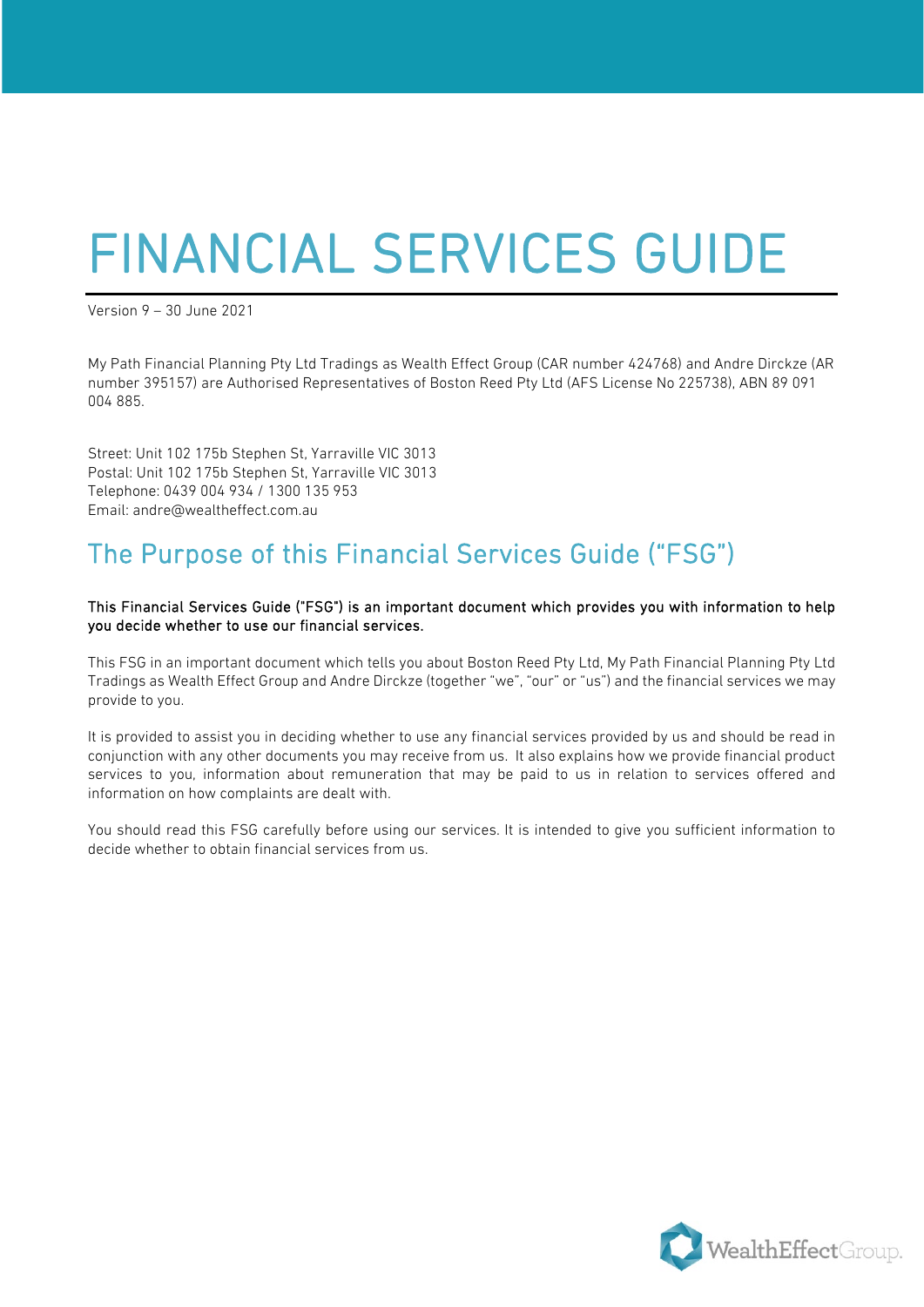## 1. About your Adviser and Boston Reed Pty Ltd

Your Adviser is Andre Dirckze. Andre is engaged by My Path Financial Planning Pty Ltd Tradings as Wealth Effect Group, a Corporate Authorised Representative of Boston Reed Pty Ltd. My Path Financial Planning Pty Ltd Tradings as Wealth Effect Group and Andre Dirckze are the "providing entity" for the purposes of the Corporations Act. Andre Dirckze is also an authorised representative of Boston Reed Pty Ltd.

Boston Reed Pty Ltd (ABN 89 091 004 885) holds an Australian Financial Services License ('AFSL" Number 225738) and has authorised the issuance of this Financial Services Guide ("FSG").

Lack of Independence<br>We are not independent, impartial or unbiased because we may:

- (a) receive commissions for the advice we provide on superannuation, life investment and life risk insurance products and the commissions may not be rebated in full to you; and
- (b) Boston Reed, your Adviser or another authorised representative that is authorised by Boston Reed, may receive commissions, volume-based payments or other gifts or benefits.

For further information regarding how we are remunerated, please refer to the section titled Our Remuneration for Financial Services Provided.

Please note that notwithstanding the statement above, it is important to understand that disclosing our lack of independence and detailing our remuneration structure does not reduce our obligation to act in your best interests. If you are a retail client and we give personal advice, we have a duty to act in your best interests when providing personal advice and are obliged to provide you with appropriate advice.

## Financial services we provide

Boston Reed Pty Ltd is Authorised by its AFSL conditions to provide financial product advice and arrange dealings in relation to the following classes of financial products:

- Investments:
	- o Basic and non-basic deposit products (and non-cash products arrange dealings only);
	- o Interests in managed investment schemes including investor directed portfolio services; o Securities
- Life products including life investment and life risk insurance products;
- Retirement planning (Retirement savings accounts); and
- Superannuation:

to retail and wholesale clients.

Whilst Boston Reed Pty Ltd holds a license that allows it to provide the abovementioned financial services, your Adviser is Authorised to provide financial product advice and arrange dealings in:

- Investments:
	- o Basic and non-basic deposit products;<br>o Interests in managed investment sche
	- Interests in managed investment schemes including investor directed portfolio services; o Securities
	- Life products including life investment and life risk insurance products;
- Retirement planning (Retirement savings accounts); and
- Superannuation;

to retail and wholesale clients.

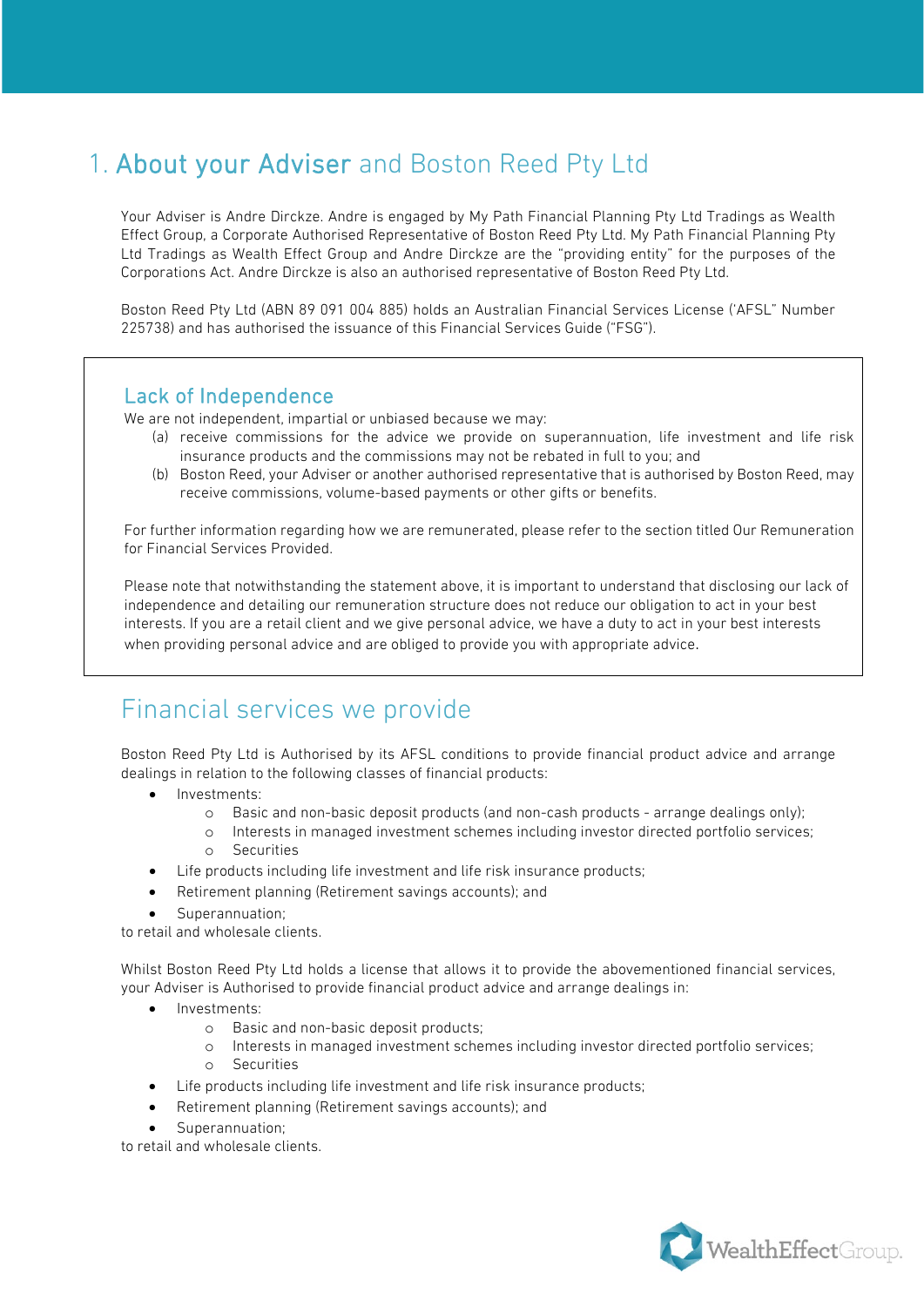We are also authorised to arrange dealings with respect to non-cash payment products. Accordingly, we cannot provide financial product advice with respect to non-cash products.

Details of the Adviser and the terms of their authority are contained in the Adviser Profile that is attached. The Adviser Profile should be read in conjunction with this FSG.

## 2. Our contact details

Boston Reed may be contacted at: Street: Unit 6, 68-70 Old Princes Highway, Beaconsfield VIC 3807 Postal: PO Box 284, Beaconsfield VIC 3807 Telephone: (03) 7006 5870 Email: [info@bostonreed.com.au](mailto:info@bostonreed.com.au)

Your Adviser may be contacted at: Street: Unit 102 175b Stephen St, Yarraville VIC 3013 Postal: Unit 102 175b Stephen St, Yarraville VIC 3013 Telephone: 0439 004 934 / 1300 135 953 Email: andre@wealtheffect.com.au

## 3. Our Remuneration for Financial Services Provided

#### Our fees and other charges: who receives the fees?

My Path Financial Planning Pty Ltd Tradings as Wealth Effect Group will provide you with full details of all fees before doing any significant work for you. Fees will be explained in your meeting and detailed in a statement of advice. Your adviser will also provide you with a detailed breakdown of fees on an annual basis in a fee disclosure statement.

The types of fees, commissions and other benefits that may be received by My Path Financial Planning Pty Ltd Tradings as Wealth Effect Group and Boston Reed Pty Ltd are described below:

#### Fees for Advice

My Path Financial Planning Pty Ltd Tradings as Wealth Effect Group may charge fees for the preparation, presentation and implementation of your advice. These fees will be based on your individual circumstances, the complexity involved in your situation and the time it takes to prepare personal financial advice. My Path Financial Planning Pty Ltd Tradings as Wealth Effect Group will provide you with written estimates of these fees to ensure that there are no 'surprises' after the event.

#### Ongoing Advice Fees

My Path Financial Planning Pty Ltd Tradings as Wealth Effect Group may charge a fee to provide ongoing portfolio review, ongoing advice appropriate to your needs and/or ongoing services. My Path Financial Planning Pty Ltd Tradings as Wealth Effect Group will offer you the option to select from a set charge or a charge based on the value of funds under advice and/or the time involved in reviewing your portfolio and circumstances.

#### Salaries to staff and other services to you

The payment of staff salaries does not influence our advice in any way. The provision of accounting services and other business services to you for a fee does not influence our advice in any way.

#### Commissions & Fees

If you implement a financial product through My Path Financial Planning Pty Ltd Tradings as Wealth Effect Group, we may receive payments in the form of initial commissions and/or ongoing commissions from the financial product providers. These commissions are included in the fees and premiums you pay for the product. This is not an additional cost to you.

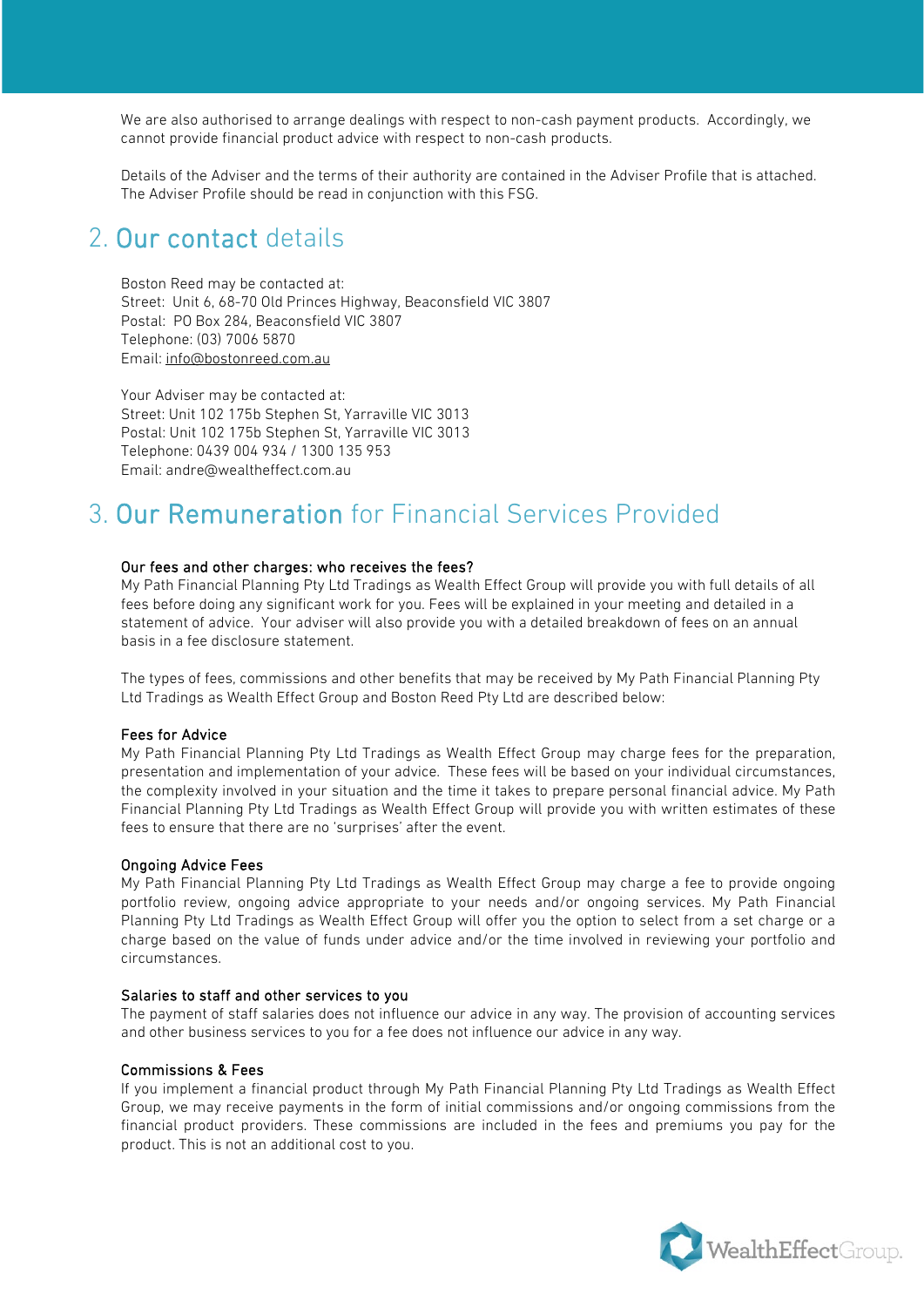If you elect to pay your fee by commission from a product provider for a financial product policy which lapses or you elect to change your adviser resulting in a reduction in our commission or inability to be paid for our services, you will be liable for any unpaid or unrecovered commission due to us.

Insurance providers may pay us commissions if your adviser recommends insurance products to you. Commissions are based on a percentage of your insurance premium. On all commission arrangements where the commission in the first year is greater than that payable in later years, the maximum upfront (year 1) commission is 66% and the maximum ongoing (year 2+) commission is 22% (inclusive of GST). Where upfront and ongoing commissions ae the same, there is no legislated maximum however product providers generally pay up to 33%.

For insurance products purchased prior to 1 January 2018, we may continue to be paid commissions in the same manner as what would have previously been advised to you at the time of obtaining the products(s).

#### Investment products held pre 1 July 2013

We may receive initial (upfront) commission from the product provider for additional amounts invested in products you held prior to 1 July 2013. Generally, the commission will be a percentage of the amount you invest (may be up to 5.5 per cent) and may vary from product to product. We may also receive ongoing (trail) commission from the product provider on a periodic basis for the duration of your investment. Details of such commission (which may be up to 1.1 per cent) will be set out in your SoA.

#### Investment products held post 1 July 2013

For most products with an investment component entered into after 1 July 2013, initial and ongoing commissions from the product provider will not be paid to your adviser. Information about any variations or exceptions will be provided to you.

#### Other Benefits

We may also receive additional benefits by way of sponsorship of education seminars, conference or training days.

Details of any fees, commissions or other benefits that we will be entitled to receive if you retain us as your Adviser and if you implement our recommendations will be disclosed to you in the clearest terms. Disclosure will be in dollar terms, or where this in not possible, in percentage terms and will be included in your Statement of Advice or Record of Advice. Fees will also be advised in detail in the PDS for recommended financial products.

## 4. What documents you will receive from us

#### FSG, Adviser Profile and Product Disclosure Statement

If you choose to use our services you will receive the current FSG, Adviser Profile and Product Disclosure Statement ("PDS") where applicable for any relevant financial products discussed. If you invest in an investment strategy without a PDS, then you will receive a written explanation of the investment detailing the strategy (an Information Memorandum or "IM"). Before investing in any financial products, you must also complete an "authority to proceed", as is appropriate in the circumstances. If we recommend you invest in any financial product you must complete the application form attached to the relevant PDS. The PDS contains information about the particular product and will assist you in making an informed decision about acquiring that product.

The PDS will provide you with the information you need to know about the product and details costs and product fees including commissions and is usually created by the financial institution providing the product.

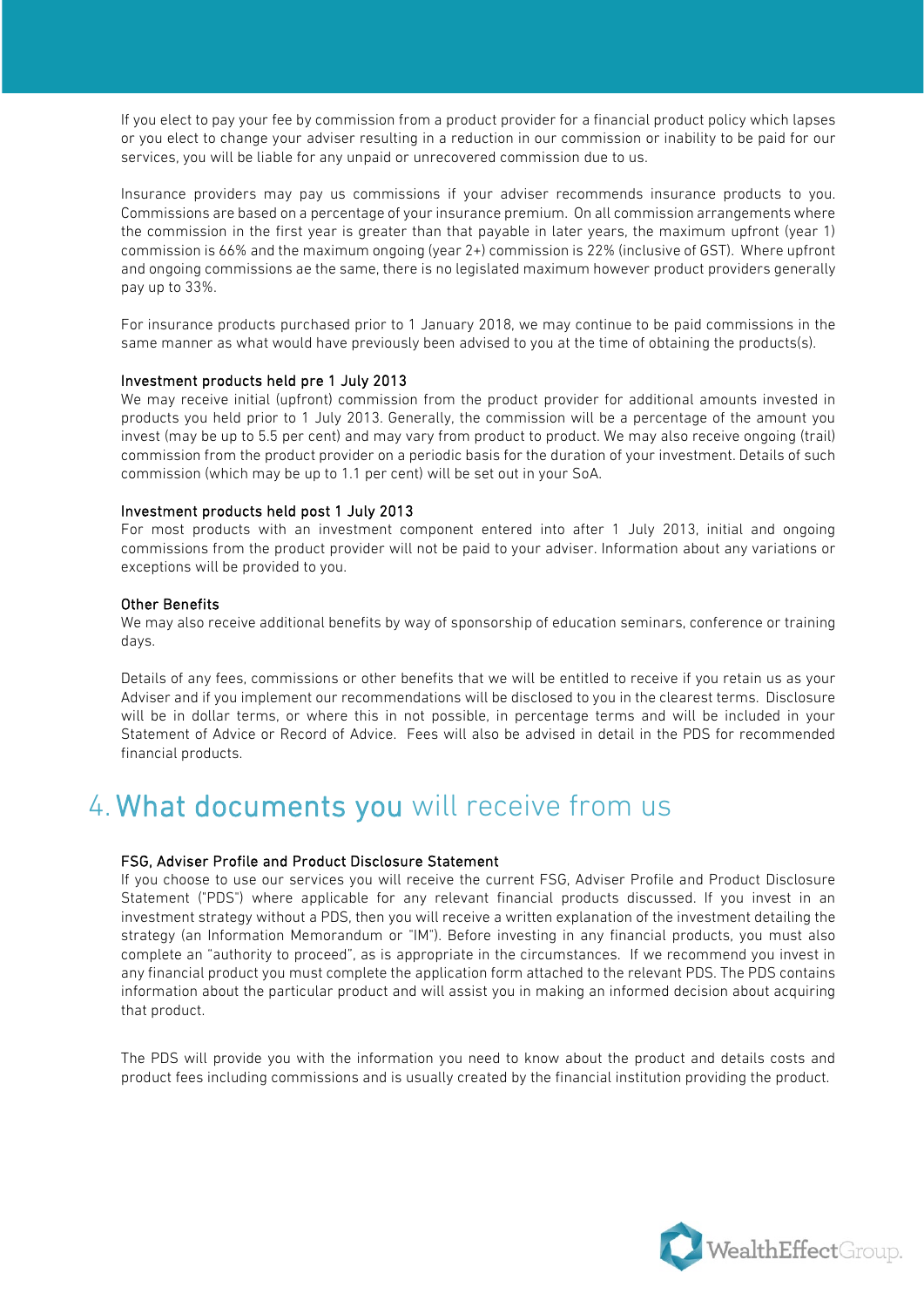## Delivery of Advice

#### Statement of advice

Once we have met and determined a draft plan for you, we will prepare a statement of advice (SOA). The SOA will be in writing and may be delivered via email, post or in person. Your SOA contains the information needed to understand our advice and the basis on which it is made. It includes information about:

- 1. The specific advice;
- 2. The reasons for the specific advice;
- 3. Any fees;
- 4. Any associations or relationships that may influence the advice;
- 5. The implementation plan; and
- 6. Any other relevant matters.

We will also provide other documents as needed. These documents may include educational material or PDS, as discussed above.

#### Record of advice

Once you have been provided with a SOA further advice may be provided in a form known as a record of advice or "ROA", provided there has been no change in your personal circumstances or the basis of the advice set out in the SOA.

#### Approved product list

The financial products that will be recommended are limited to those on Boston Reed Pty Ltd.'s approved product list and does not include all available financial products. A copy of the approved product list can be provided to you upon request.

#### Retention of SOA and ROA

We retain all SOAs and ROAs for at least seven years and you may request a copy of the SOA or ROA at any time within that period. This request may be verbal or in writing.

#### Implementation of advice

Our statement of advice will contain instructions on how the advice should be implemented. We will work with you to ensure that the advice is properly implemented.

#### Time Limitations

You should not act on any recommendation after thirty (30) days of the date of the advice without your adviser's written confirmation that our recommendations are still suited to you. No responsibility will be taken for any advice acted on after thirty (30) days without your adviser's separate written confirmation that the advice is still suited to you. We will not be responsible for any losses connected to our advice if it is not implemented by us, if you do not engage us as your adviser or if you cease to engage us as your adviser.

To ensure that the Statement of Advice remains suitable to your needs, we recommend a review and if necessary, a revised plan to be prepared after this time limitation has lapsed.

#### Your Responsibilities as a Client

As your Adviser, we rely on the information you supply as part of our advice process, as such, it is imperative that the information you provide is current, complete and factual. We will ensure that our advice is in your best interests and is appropriate to you at the time it is provided. However, certain aspects of our advice are largely outside our control and are mainly within your control. Therefore, responsibility for these matters largely remain with you.

You are responsible for ensuring that our advice remains in your best interests and appropriate to you over time. You must notify us in writing immediately should your personal circumstances change or should general economic conditions or legislation change in a way that affects our advice to you.

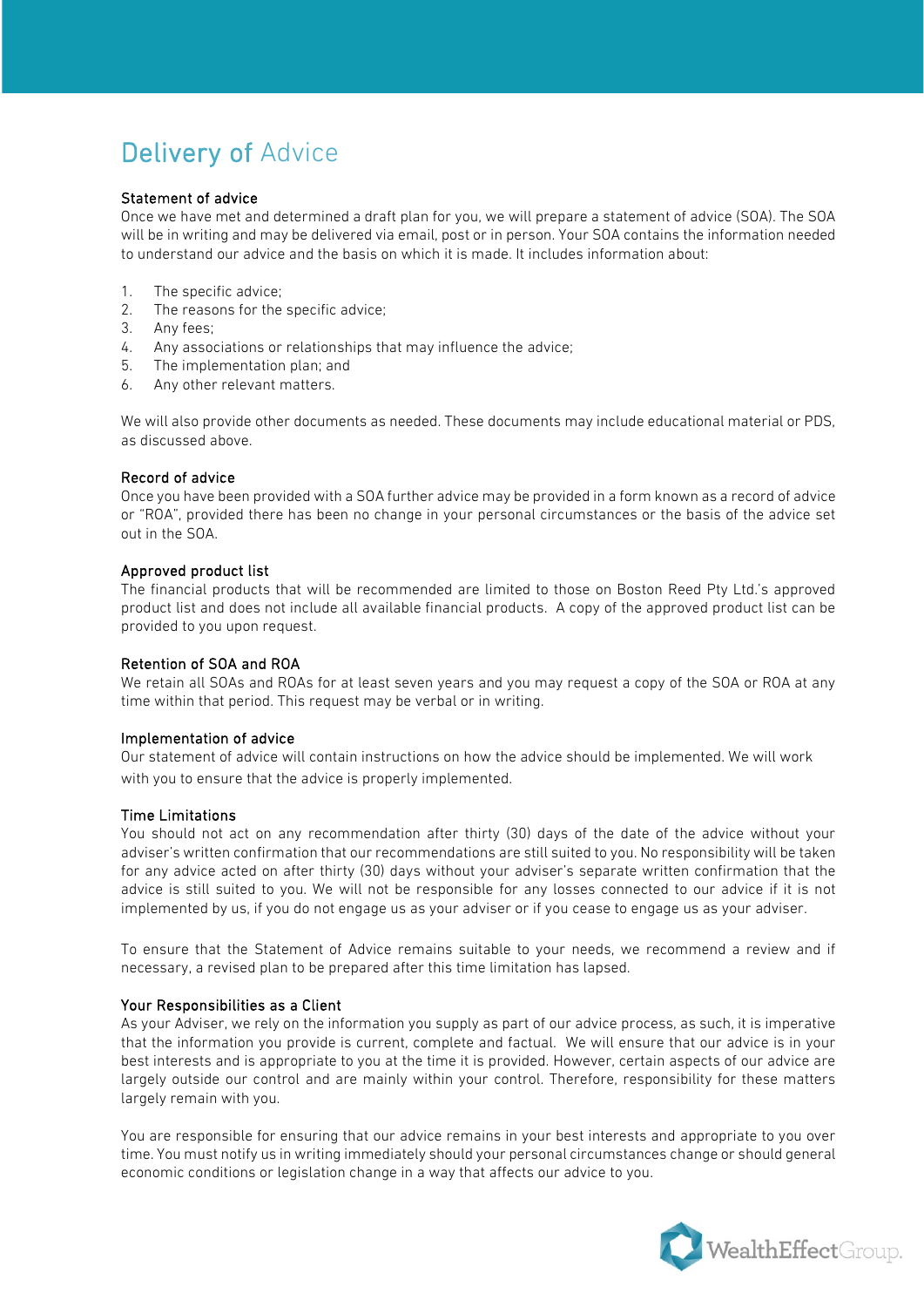You are responsible for ensuring your bank account and investment account details including account numbers, passwords and personal identification numbers are kept confidential, are stored safely and not recorded in a form that can be accessed by other persons including access by hacking computers, are not provided to any person, including your adviser, and are changed on a regular basis and at least once a month. You are solely responsible for any losses caused by a misuse of this data by any person, including cyber fraud or any other form of fraud.

You agree that the content of this FSG and your responsibilities contained herein form part of our contract with you.

#### Anti-money laundering and terrorism legislation

Boston Reed Pty Ltd must verify your identity before we provide any financial services to comply with relevant legislation. To provide you with financial services, you will be required to provide requested identity documents and any other information required to meet the regulatory requirements and any additional requirements of recommended product providers.

## 5. How We Deal with Complaints

We endeavor to resolve all complaints quickly and fairly.

Boston Reed Pty Ltd provides a dispute resolution services to its clients. This obligation is a key tenet of the consumer protection principles of the Australian Financial Services Licensing system.

If you have a complaint about any services, you should:

- 1. Contact your Adviser by telephone to explain your situation and let him/her know of your concerns. Your Adviser will do everything possible to resolve your complaint promptly;
- 2. If this does not resolve your complaint, put your complaint in writing addressed to Compliance Manager, Boston Reed Pty Ltd at PO Box 284 Beaconsfield, Victoria, 3807 where it will be objectively considered and discussed with you and your Adviser with a view to being resolved as soon as possible.
- 3. If your complaint is not resolved appropriately by Boston Reed Pty Ltd, you can access our external dispute resolution scheme. Boston Reed Pty Ltd is a member of the Australian Financial Complaints Authority (AFCA). AFCA can be contacted on 1800 931 678 or info@afca.org.au. This is a free service to complainants.

#### 6. Any potential conflicts of interest

The SoA or RoA you receive will make reference to any potential conflicts of interest that you need to be aware of when deciding whether to rely on our advice.

#### 7. Our privacy policy

Your personal information is protected by our privacy policy and the privacy laws. This information will not be provided to anyone or used for any other purpose unless this is necessary to comply with the law.

A copy of Boston Reed Pty Ltd and your Adviser's Privacy Policy will be provided to you upon request.

If you are not satisfied with our approach to privacy you are entitled to contact the Office of the Privacy Commissioner who may investigate any complaints you may make.

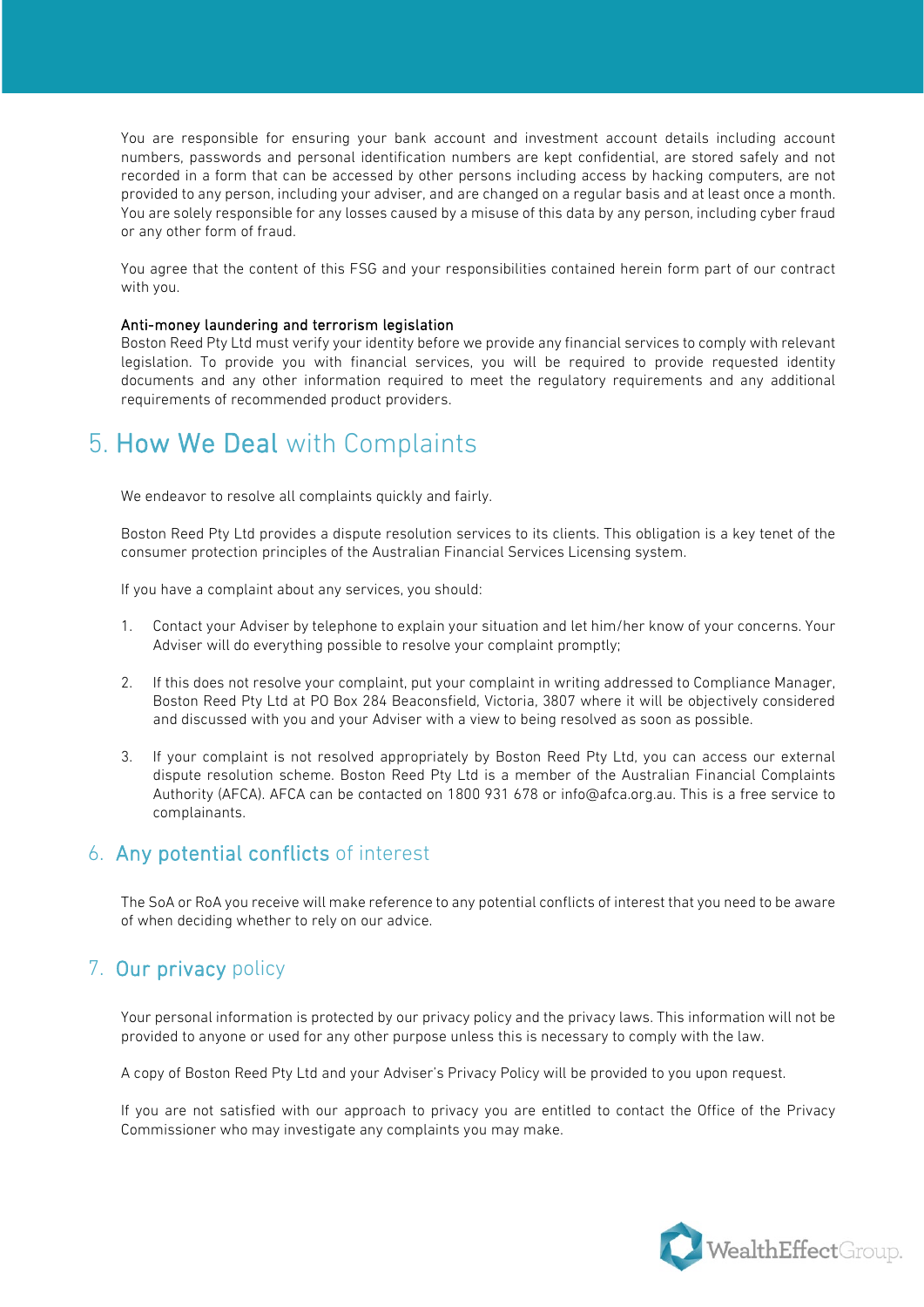### 8. Our compensation arrangements

Boston Reed Pty Ltd has arrangements in place to ensure it continues to maintain Professional Indemnity Insurance. In particular, the Professional Indemnity insurance, subject to its terms and conditions, provides indemnity up to the required regulatory sum insured for Boston Reed Pty Ltd, our Representatives (Advisers) and employees in respect of our authorisations and obligations under our Australian Financial Services License. This insurance continues to provide coverage for financial services work done by your Advisor while engaged with Boston Reed Pty Ltd.

Please do not hesitate to contact your Adviser should you have any questions about your Adviser's services and how your Adviser and Boston Reed Pty Ltd can help you improve your financial position.



Boston Reed Pty Ltd ABN 89 091 004 885 Unit 6, 68-70 Old Princes Highway, Beaconsfield VIC 3807 PO Box 284, Beaconsfield VIC 3807 Telephone: (03) 7006 5870 Email[: info@bostonreed.com.au](mailto:info@bostonreed.com.au)

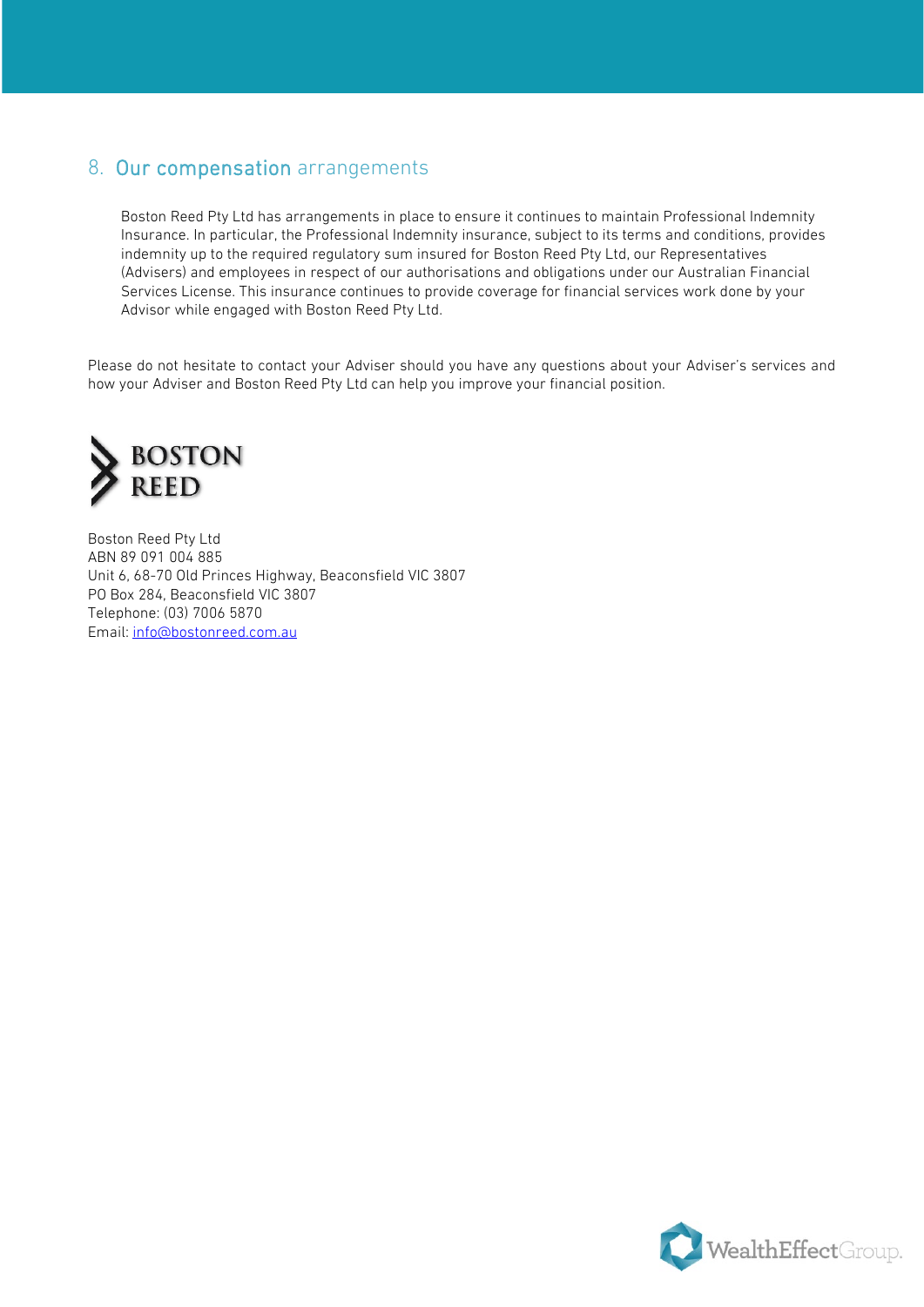

#### Professional Associations

- $\checkmark$  Member of Financial planning association
- SMSF Association
- $\checkmark$  Melbourne Cricket club

#### Associations

- $\checkmark$  Member & Age Manger Venus Bay Surf lifesaving club.
- $\checkmark$  Member Currumbin Life saving club.
- $\checkmark$  Member Melbourne Football Cub

## Andre Dirckze

Andre Dirckze is the Founder of Wealth Effect Group WE Mortgage Solutions. He is also co-founder of Melbourne Inner Wests Self-Managed Super Service and Co-founder of the "The Financial Collective".

With over 19 years of experience in the financial services industry he applies life coaching approach to finances and loves working with Gen Y 's and Gen X'ers across the country, helping them make smart, educated decisions with their money. "

Andre is also the co-founder of West is Best Business Improvement Group which provides avenues for local business owners to meet and share ideas and flourish in the community.

He is also a member of the Gen X Gen Y Financial Planning community. Most importantly Andre lives with his Family, wife and business partner Beth, and three children Mabel, Eli and Gretel.

#### "We give our client's the benefit of hindsight when making financial decisions, don't we all wish we had the benefit of hindsight"

My Path Financial Planning Pty Ltd Tradings as Wealth Effect Group (CAR number 424768) and Andre Dirckze (AR number 395157) are Authorised Representatives of Boston Reed Pty Ltd (AFS License No 225738), ABN 89 091 004 885.

Andre Dirckze provides a comprehensive range of financial planning services which include:

- Superannuation advice & strategies
- Retirement planning strategies
- Deb reduction strategies
- Cash flow management
- Managed investment schemes
- Securities advice
- Personal insurance advice
- Financial modeling & tax modelling

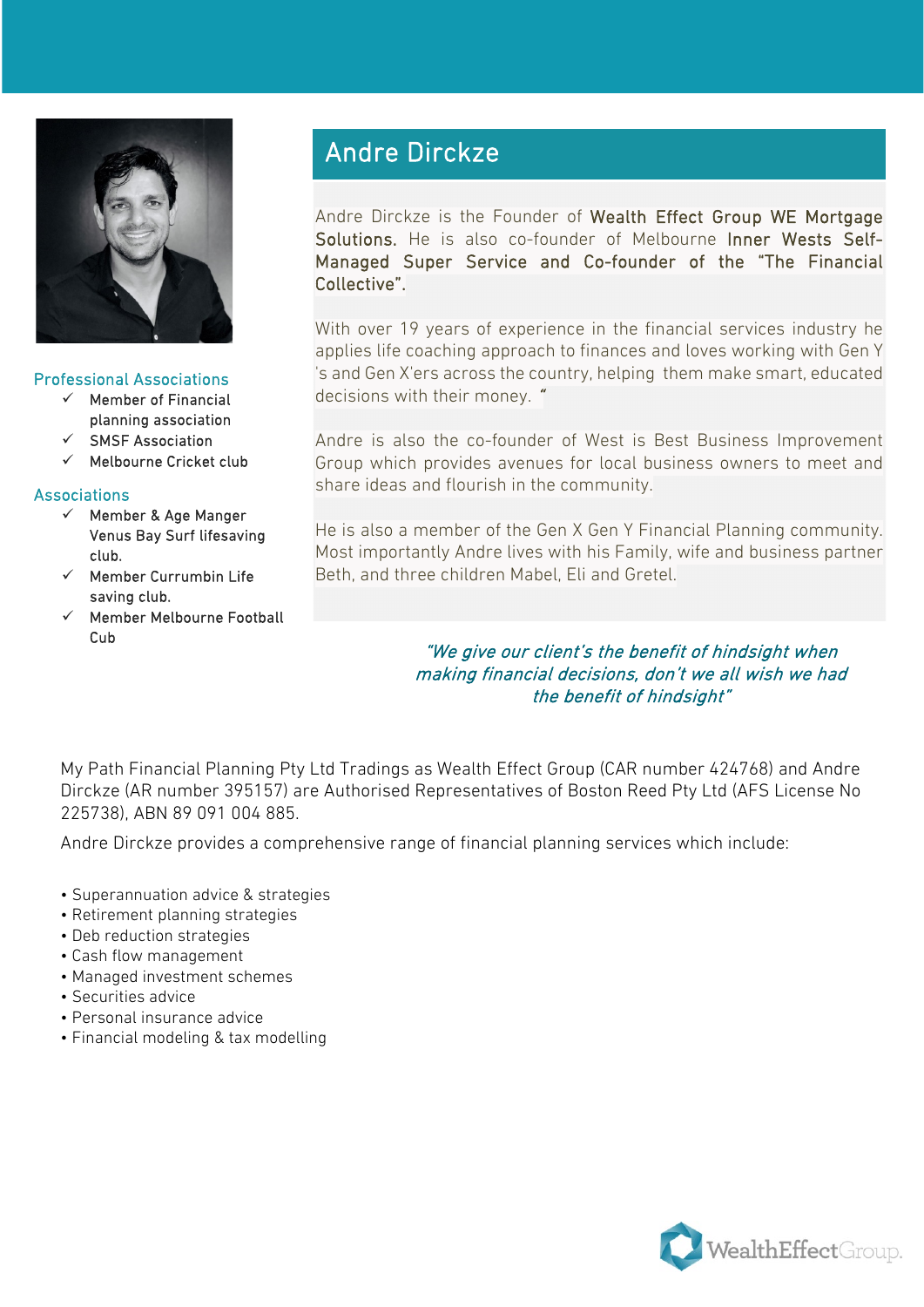#### Boston Reed Pty Ltd ACN 091 004 885 (AFSL 225738)

## Privacy Policy

This Privacy Policy sets out the information handling policies of Boston Reed Pty Ltd (Boston Reed) and it Authorised Representatives current as at 3 September 2018.

Boston Reed recognises the importance of privacy and we are committed to ensuring the privacy of your information. This policy explains the steps we have taken to comply with the Privacy Act 1988 (Cth) and the Australian Privacy Principles.

#### Information collection

We will only collect information that is reasonably necessary for us to perform our services. We will notify you if we intend to collect information and will only collect information with your consent. The type of information that we collect and hold about you depends on the type of product or service that we provide to you. The personal information that we hold about you may include but is not limited to:

- Name, address and contact details:
- Date of birth, age and your intended plans for retirement;
- Financial goals, needs, objectives and circumstances;
- Details of your dependents and beneficiaries;
- Financial information (for the purpose of preparing a financial plan and/or statement of advice);
- Information regarding your health (for some types of insurance);
- Your employment details (including your occupation, details of your employer, the nature of your employment and salary);
- Your tax file number (where you have given it to us);
- In some cases, insurance claim information;
- Identification documentation (which, in some cases, we are required to collect by law); and
- The products and services we provide, or have provided, to you.

We do not generally collect sensitive information about you unless required by applicable law or rules, or you have consented to it. Sensitive information includes information relating to:

- Race;
- Political or religious beliefs;
- Sexual preferences;
- Criminal convictions:
- Membership of professional or trade associations or unions; and
- Health information.

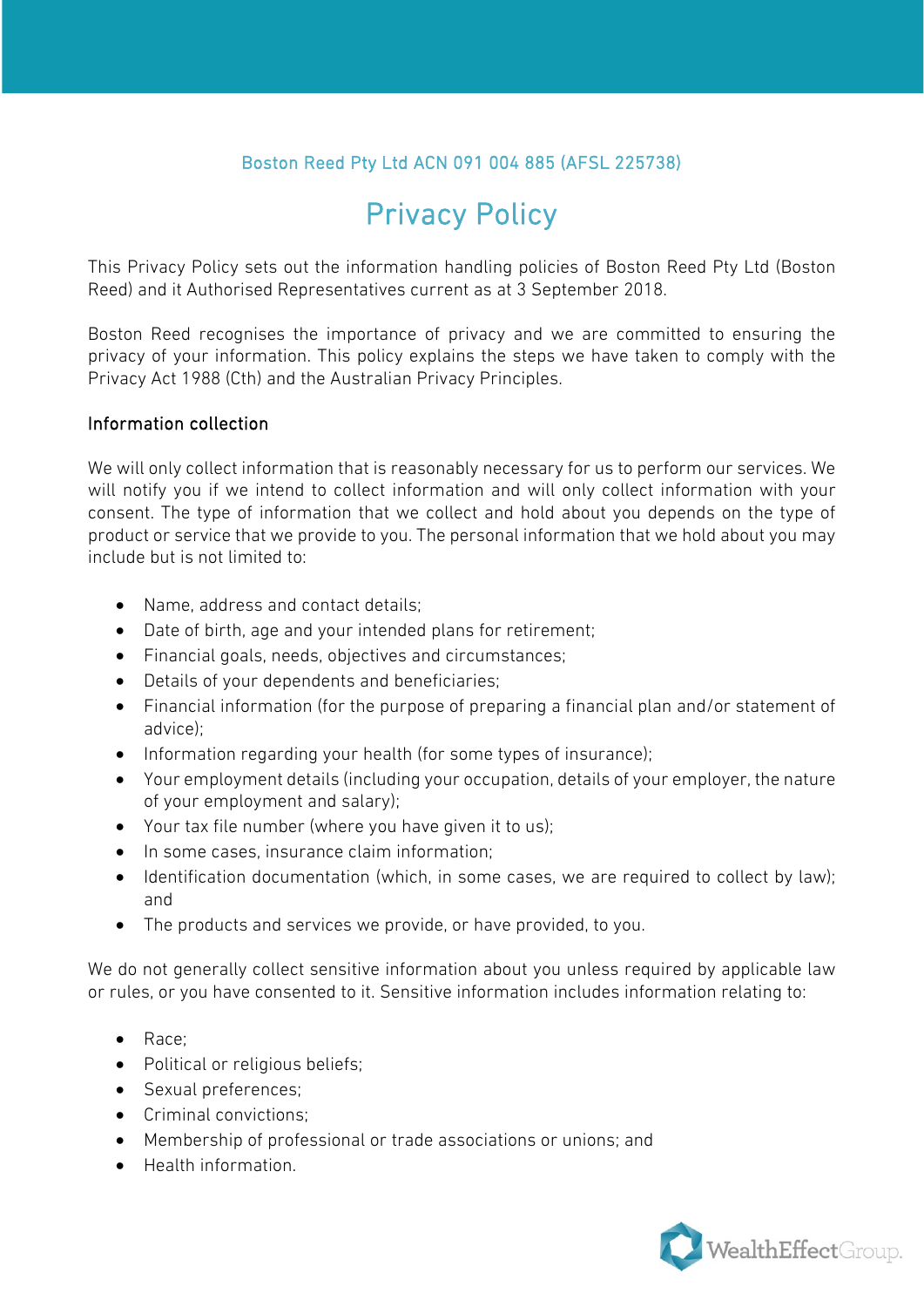As set out above, we collect health information with your consent where it is relevant for some types of insurance.

#### Use of your Personal Information

We use the personal information that you provide to us to assess your personal and financial circumstances and your risk tolerance so that we can formulate appropriate investment strategies and recommendations for you.

#### Disclosure of Personal Information

We may disclose the personal information which we have about you to other organisations to assist us to implement and administer your investments, and provide you with certain products and services, including:

- Professional Advisers such as lawyers and accountants;
- Insurance companies;
- Financial institutions, including for the purpose of procuring finance for your investments where you have requested us to so;
- Organisations offering products and services which you wish to invest in or obtain;
- Regulatory bodies if requested to do so; and
- To meet our legal obligations

We only use and disclose personal information about you for the purpose for which it was disclosed to us and for related purposes which would reasonably be necessary. For example, we may from time to time use your personal information to inform you of investment opportunities or to provide information about product and services which may be of interest to you. However, we do respect your right to ask us not to do this so please let us know if you do not want us to provide you with this additional information. We do not sell personal information to other organisations to allow them to do this. Your personal information may be disclosed to staff of our group's Vietnam Office in Ho Chi Minh City Boston Reed Pty Ltd's foreign office in Vietnam in order for us to provide our services to you.

Please note that by law, in some circumstances, we may be required to disclose your personal information to third parties without your authorisation such as to government authorities and law enforcement bodies in Australia and overseas.

#### Quality of Personal Information

It is in our interests to ensure that the personal information that we have about you is accurate, complete and up-to-date. To assist us with this, please advise us if you believe that any of the